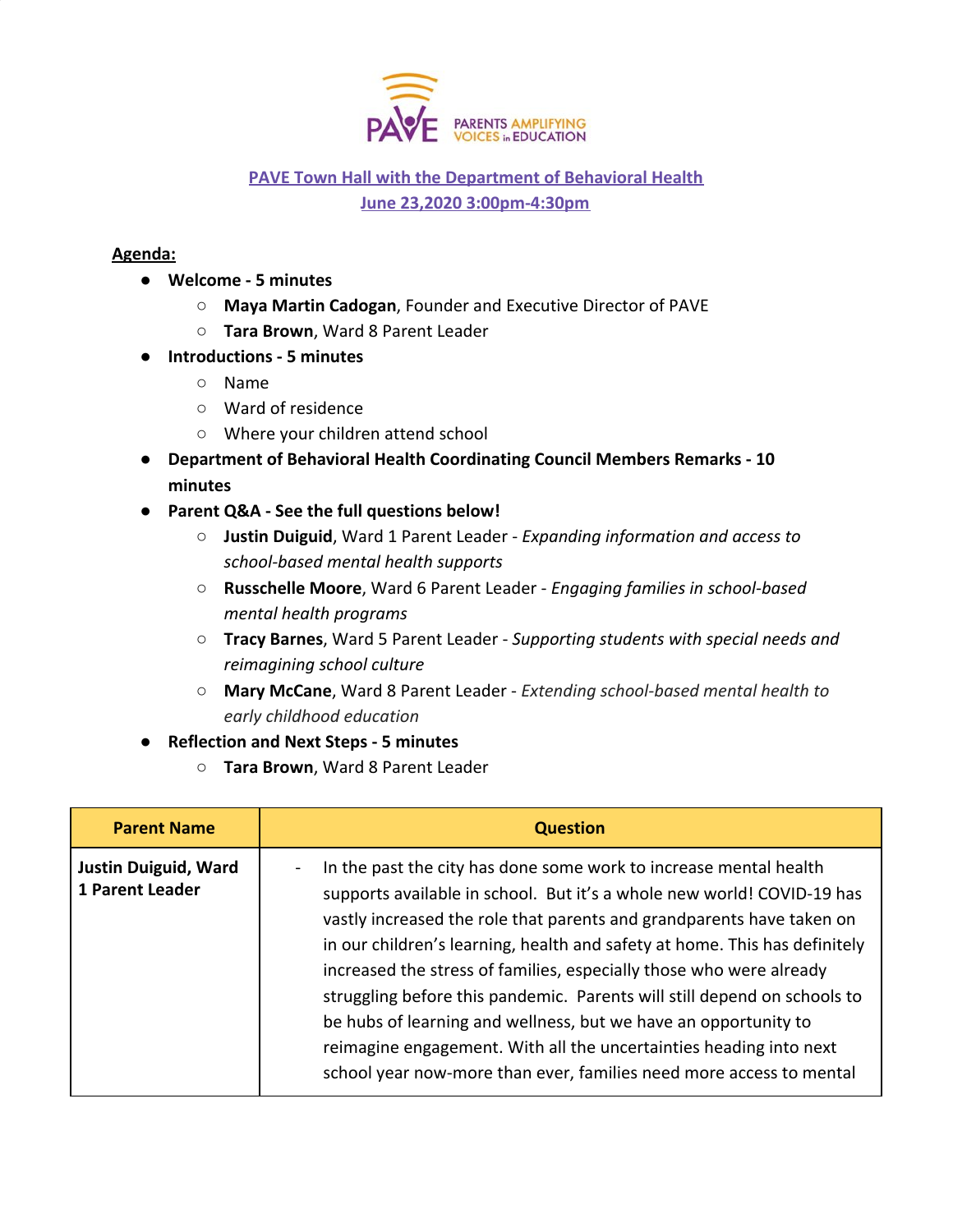

|                                                            | health supports, whether that be virtual or in person.<br>What supports will you commit to put in place for kids, their caregivers,<br>and school staff to provide the mental health support that is needed -<br>and families are aware of these supports and able to access them?                                                                                                                                                                                                                                                                                                                                                                                                                                                                                                                                                                                                                                                                                                                    |
|------------------------------------------------------------|-------------------------------------------------------------------------------------------------------------------------------------------------------------------------------------------------------------------------------------------------------------------------------------------------------------------------------------------------------------------------------------------------------------------------------------------------------------------------------------------------------------------------------------------------------------------------------------------------------------------------------------------------------------------------------------------------------------------------------------------------------------------------------------------------------------------------------------------------------------------------------------------------------------------------------------------------------------------------------------------------------|
| <b>Russchelle Moore,</b><br>Ward 6<br><b>Parent Leader</b> | As a single mom of a child with Autism, the most fearful experience I've<br>ever encountered was my son, Nicholas, being bullied throughout<br>middle school to the point that he wanted to kill himself. Which no<br>parent should have to endure. According to the National Center for<br>Education Statistics in 2018, nearly 1 in 5 students (or 21%) report being<br>bullied during the school year impacting over 5 million youth annually.<br>OSSE's Youth Risk Behavior Survey report showed that nearly 1 in 4 high<br>school students in DC who are bullied reports having attempted suicide.<br>I work hard as a PAVE Parent leader to help make sure that all schools<br>are equipped with proper mental health staff that make school<br>communities a safer space for our kids across DC. How will DBH<br>continue to support the school based mental health programs - and<br>make sure that providers and schools are engaging families in that work<br>and have a seat at the table? |
| <b>Tracy Barnes, Ward 5</b><br><b>Parent Leader</b>        | I am the parent of rising 5th-grade and 9th-grade sons. They both have<br>special needs, specifically Sensory Processing Disorder, which in their<br>cases are high levels of anxiety. COVID-19 has turned my life, all of our<br>lives, upside down.<br>As we plan for the future, it's critical that school leaders have the<br>resources and support to work with their staff, parents, and students to<br>reimagine what school culture and environment should look like.<br>How will DBH partner with Local Education Agencies (LEA's) and their<br>special education teams to improve coordination of services and<br>enhance the quality and level of care in school?                                                                                                                                                                                                                                                                                                                          |
| Mary Mccane,<br><b>Ward 8 Parent</b><br>Leader             | My grandchild Zihon is diagnosed with a social-emotional learning<br>disorder and even prior to the pandemic, I felt as if there were no real<br>strategies in place to support children who need behavioral health<br>services. Despite his history of trauma, I still had to go through a<br>number of special education screenings before he could get the SEL<br>specific help he needed. Seeking support for kids with social and<br>emotional disorders would be better if those issues could be identified<br>during early childhood.<br>In the near future, what is the plan to extend school-based mental                                                                                                                                                                                                                                                                                                                                                                                    |